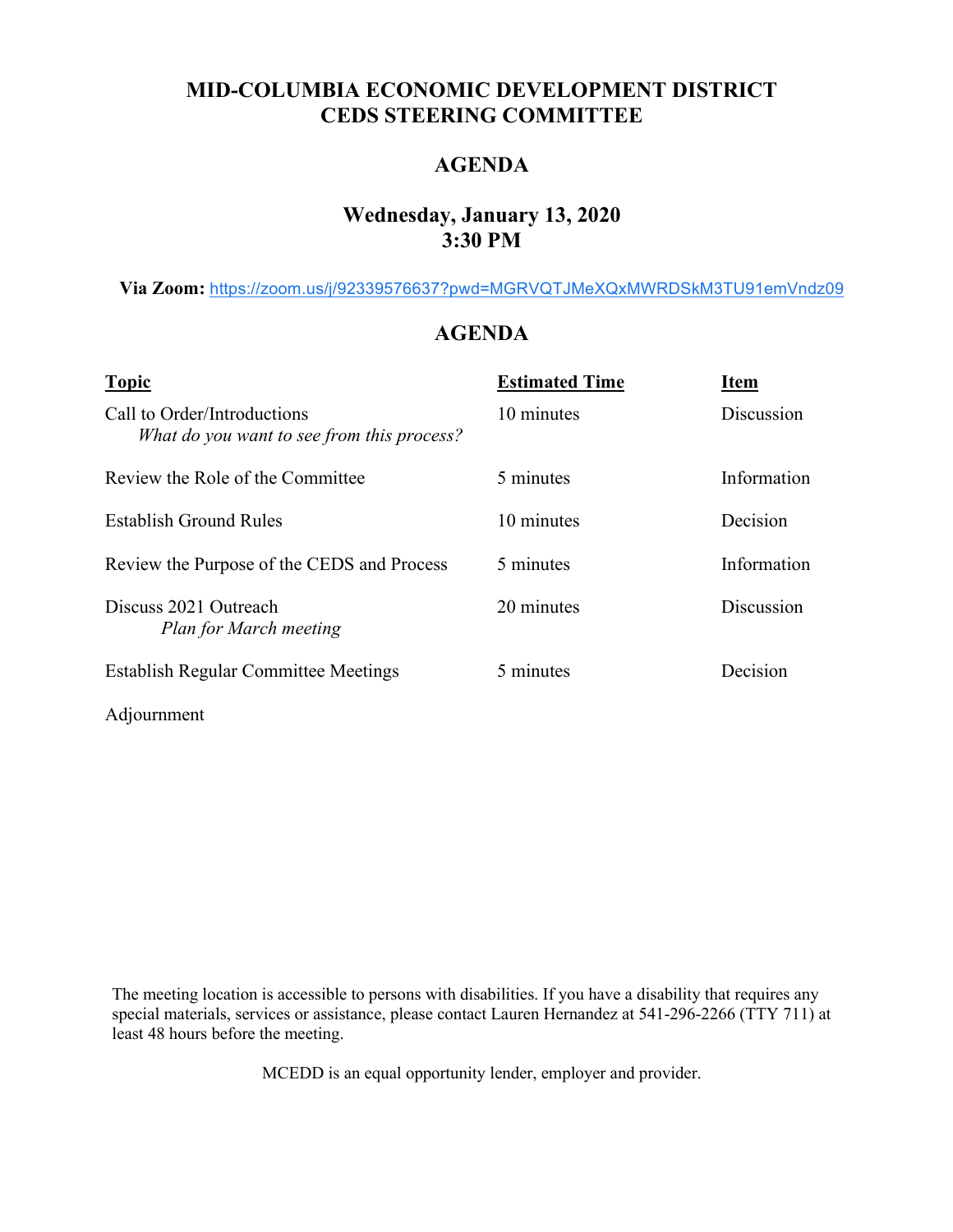### **Comprehensive Economic Development Strategy (CEDS) Overview**

Every five years MCEDD develops a regional economic development strategy. A robust planning process with broad-based and diverse community participation provides the foundation for this regional effort to identify and address economic challenges and potential for the fivecounty region. The strategy should promote sustainable economic development and opportunity, foster effective coordination around regional needs and systems, and balance resources through sound management. The strategy should build upon other planning efforts in the community that impact community economic development.

The regional strategy:

- Analyzes local conditions
- Identifies barriers and opportunities
- Defines the vision and goals of the region
- Designs the strategies to accomplish these goals
- Coordinates activities to implement these strategies
- Evaluates and establishes performance measures

A successful regional strategy process should lead to the formulation and implementation of a collaborative approach to regional economic development that creates jobs, raises income levels, diversifies the economy, and improves the quality of life, while protecting the natural resources that are a foundation for our regional economy. The process provides a focus on a logical approach to long-range planning while identifying and implementing short-term strategies to build momentum and public support.

The output of this process, the CEDS, should provide a guide to understanding the regional economy and taking actions to improve it. It should be understandable and useful for the general public, governmental decision makers, and business investors. Its quality should be judged by its usefulness as a tool for local decision-making and the impact of its implementation on long-term economic trends in the region.

The process is locally driven, but the plan must meet certain requirements established by the Economic Development Administration, which funds development of the plan.

For a copy of the current strategy, visit https://www.mcedd.org/strategy/.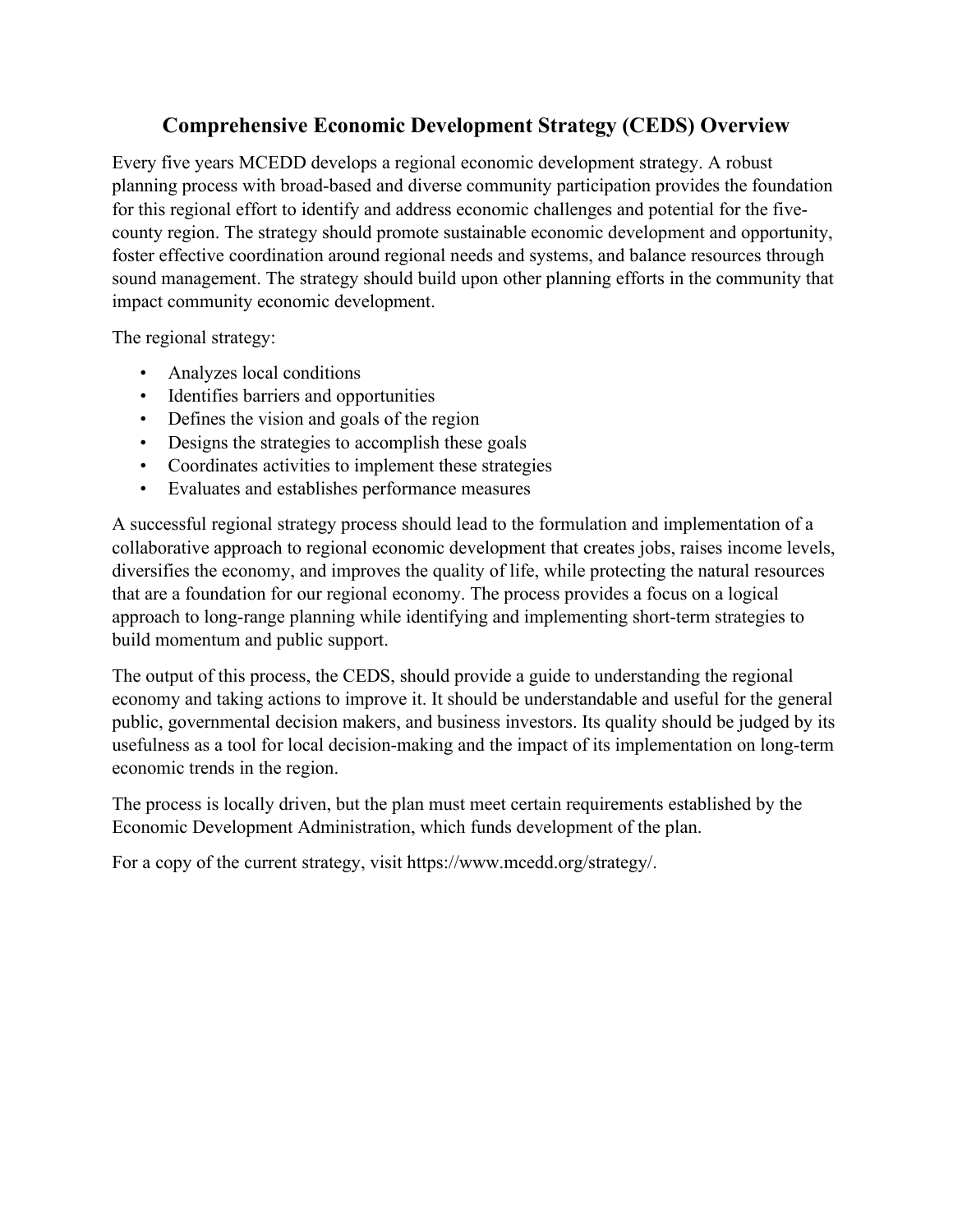# **MCEDD CEDS Steering Committee**

Operating Protocols *Discussion Draft January 13, 2020*

The MCEDD CEDS Steering Committee is a collaborative group, appointed by the MCEDD Board. We have developed and agree to the following protocols as a basis for how we will work together.

# Meeting Preparation and Participation

As members of the committee, we agree to:

- Attend and prepare for meetings by reading materials in advance and arriving on time.
- End meetings on time. If agenda items cannot be completed on time, the group will decide if the meeting should be extended or if the item can be rescheduled to another meeting.
- Notify staff if we have an unavoidable conflict that requires us to be late or absent.
- After an absence, read materials and the meeting summary.

# Meeting Ground Rules

We will:

- Listen carefully and respectfully with the intent of understanding.
- Seek to find common ground.
- **Participate fully, providing input to support development of a CEDS process that fully engages** stakeholders throughout the five-county region.

## External Communications

Regarding communications outside of meetings, we will:

- Be free to speak with each other about issues and in ways that support the group process, and will not take actions or discuss issues in any way that undermines the group process.
- Communicate with our respective communities/constituents to ensure that they are wellinformed of the group's progress and to ensure that issues are identified that need to be communicated to the rest of the committee.
- Contact staff regarding suggestions to help future meetings and activities work more effectively.

## Accessibility to the Public

- Meetings will be open to the public. While the primary purpose of the our meetings is to provide a forum for committee discussion and input, 10 minutes will be set aside at each meeting for public comment.
- Written comments always are welcome and will be provided to CEDS committee members.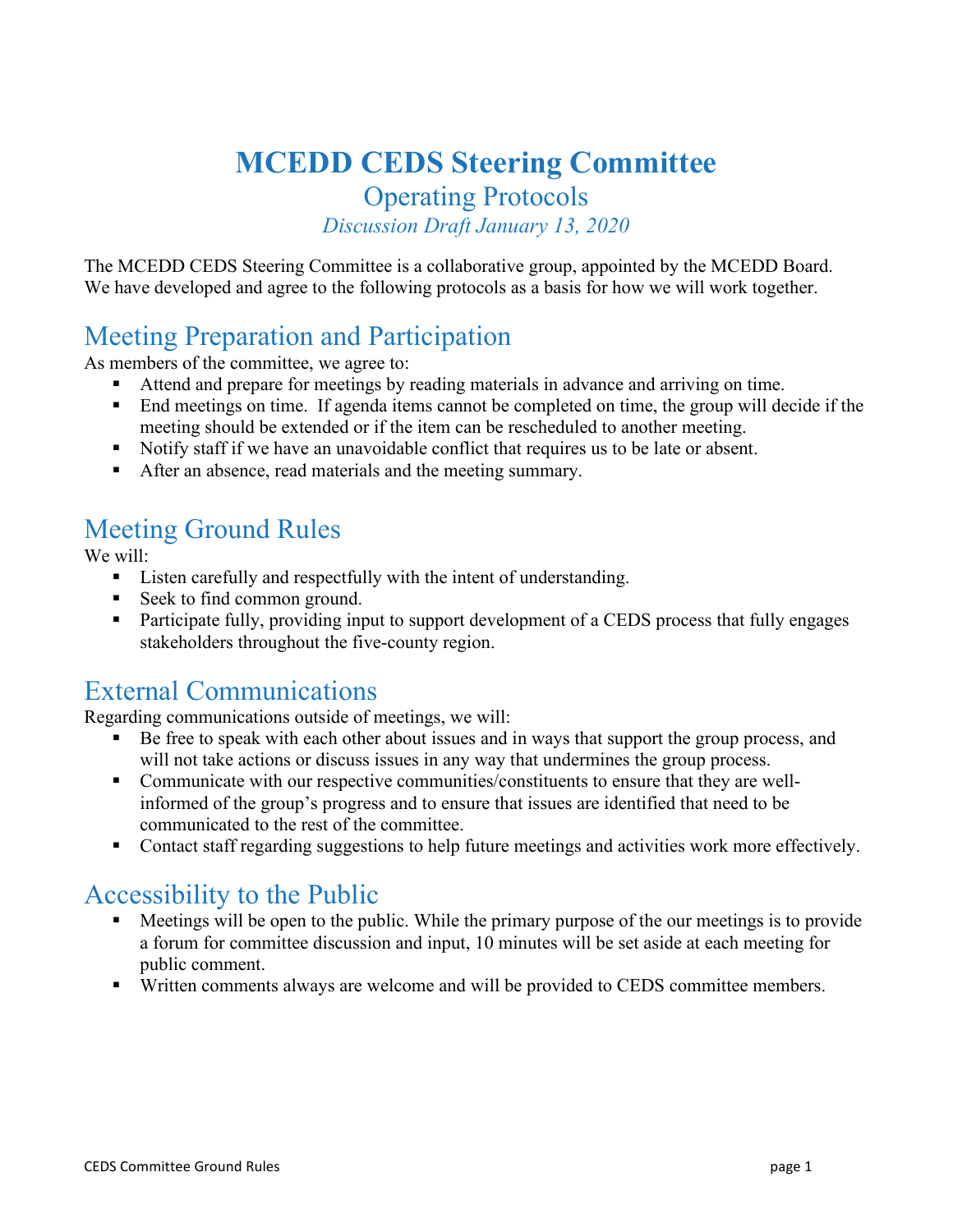#### **DRAFT Schedule for 2022 CEDS Update**

**Overall structure:** Seven public sessions to develop the draft plan with time for review, and incorporating *themes of resiliency and equity* throughout. Meetings will be virtual to start and we hope for in-person meetings before the process ends. In-person meetings would be rotational to all five counties with opportunities for public involvement in each. Tour in each county based on understanding Port area (if applicable) and business location tour related to an existing core industry sector.

- March 2021: Economic Impacts of COVID-19, Resiliency: Present assessment of economic impacts of COVID-19 and set resiliency tone. *Suggested date: Wednesday, March 31, 8:30 a.m.*
- April 2021: Demographics and Data: More overarching data than COVID-19 impacts, looking at longer-term trends to help us plan for the future.
- May 2021: Sector Focus Areas, including more in-depth industry cluster analysis considering current impacts, growth opportunities, and resilience.
- June 2021: Analysis of Strengths, Weaknesses, Opportunities and Threats, including resiliency and equity focus.
- July 2021: Vision and Goals, including resiliency and equity focus. Refine and determine regional vision and our major goal areas.
- September 2021: Strategies, including resiliency and equity focus. Develop strategies for goal areas.
- October 2021: Measuring Success and Implementation, including resiliency and equity focus. Refine implementation plan for strategies and set performance measures.

Draft plan compiled and completed as follows:

- November 2021: Annual Symposium, with draft presented.
- December 2021: MCEDD Board reviews draft and submits draft to EDA, open for public comments.
- March 2022: MCEDD Board prioritizes projects and adopts final CEDS.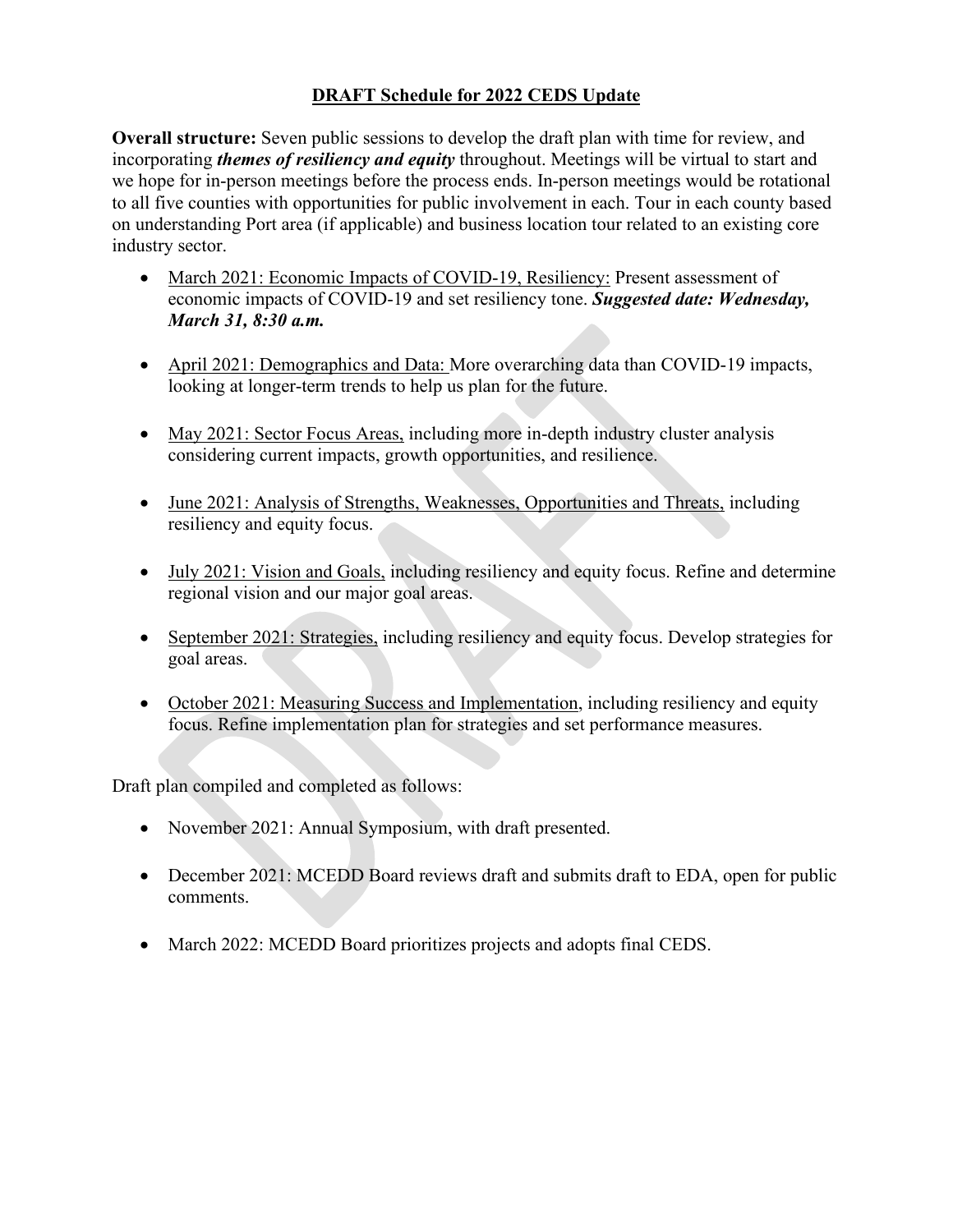

# **2022 Comprehensive Economic Development Strategy Process**

Every five years, the region develops the comprehensive economic development strategy as a guide to understanding the regional economy and crafting goals, strategies and actions to create jobs, raise income levels, diversify the economy, and improve the quality of life.

**When?** The process takes place March 2021 through March 2022

**What?** Seven public sessions to develop the draft plan with time for review, and incorporating *themes of resiliency and equity* throughout:

- March 2021: Economic Impacts of COVID-19, Resiliency: Present assessment of economic impacts of COVID-19 and set resiliency tone.
- April 2021: Demographics and Data: More overarching data than COVID-19 impacts, looking at longer-term trends to help us plan for the future.



- May 2021: Sector Focus Areas, including more in-depth industry cluster analysis and how resilient each is.
- June 2021: Analysis of Strengths, Weaknesses, Opportunities and Threats, including resiliency and equity focus.
- July 2021: Vision and Goals, including resiliency and equity focus.
- September 2021: Strategies, including resiliency and equity focus.
- October 2021: Measuring Success and Implementation, including resiliency and equity focus.
- November 2021: Annual Symposium, with draft presented.
- December 2021: MCEDD Board reviews draft and submits draft to EDA, open for public comments.
- March 2022: MCEDD Board prioritizes projects and adopts final CEDS.

**Who?** Anyone who is interested in participating in this process is welcome to join the conversation. We are seeking a wide variety of groups, agencies and businesses across the entire five-county region.

*Visit the website for information on specific dates and locations (posted in early 2021). https://www.mcedd.org/strategy/get-involved/*